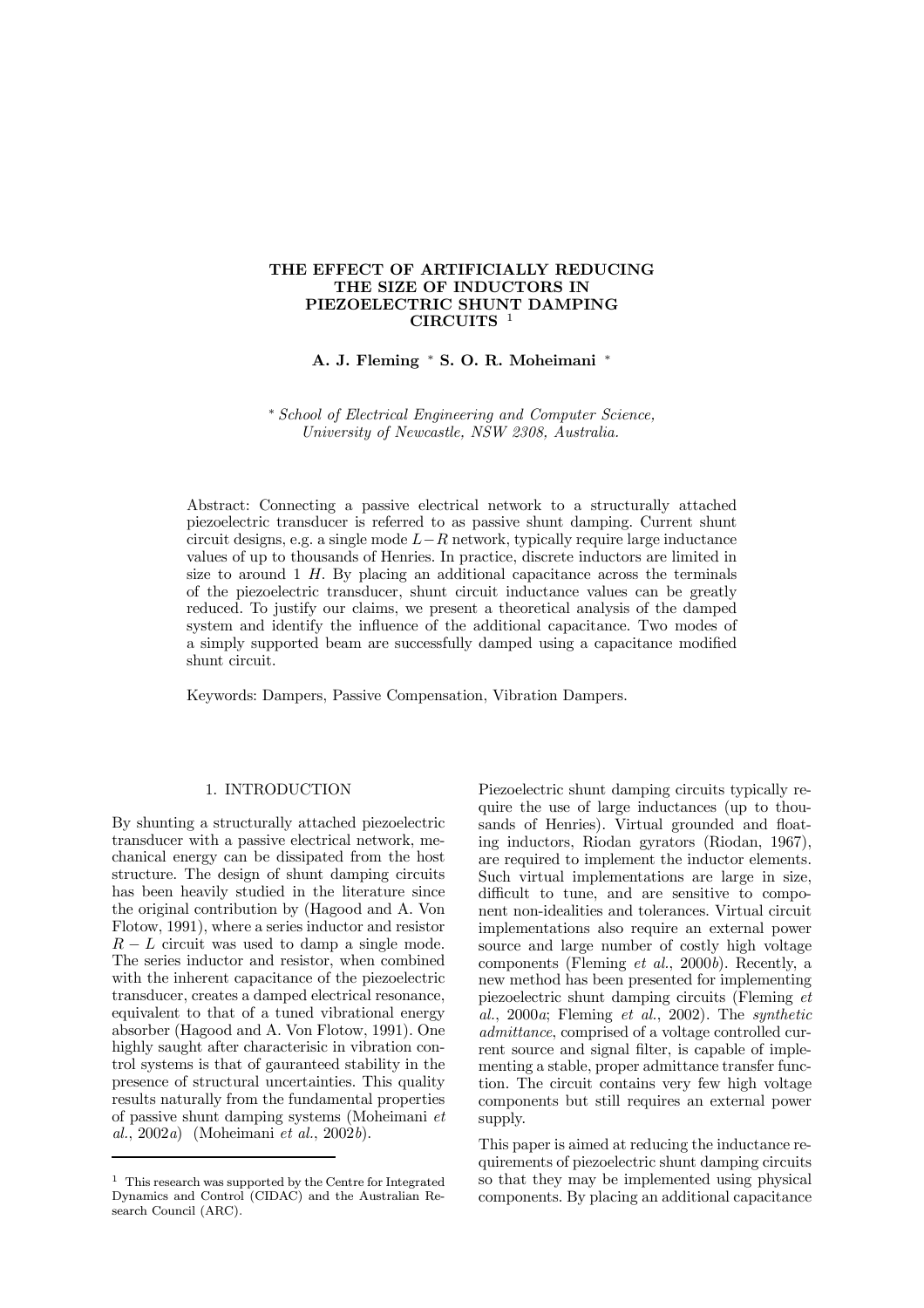

Fig. 1. Single mode shunt damping circuits.

across the terminals of the piezoelectric transducer, the effective piezoelectric capacitance can be increased. The corresponding shunt damping circuit contains reduced values of inductance. A performance penalty is involved.

We begin with a brief review of single and multimode piezoelectric shunt circuit design. In Section 3, we discuss the modelling of piezoelectric transducers and show how to model the presence of an electrical shunt impedance. The effect of an additional piezoelectric capacitance is modelled in Section 4. Experimental results are presented in Section 5. We conclude with a review of the initial goals and a summary of the theoretical and experimental results.

#### 2. PIEZOELECTRIC SHUNT DAMPING

#### 2.1 Single Mode Shunt Damping

Single mode damping was introduced to decrease the magnitude of one structural mode (Hagood and Crawley, 1991). Two examples of single mode damping are shown in Figure 1, parallel and series shunt damping. The combination of an  $R - L$ shunt circuit combined with the intherent capacitance of the piezoelectric transducer introduces an electrical resonance. This can be tuned to one structural mode in a manner analogous to that of a mechanical vibration absorber. Single mode damping can be applied to reduce several structural modes with the use of as many piezoelectric patches and damping circuits.

Problems may result if these piezoelectric patches are bonded to, or imbedded in the structure. First, the structure may not have sufficient room to accommodate all of the patches. Second, the structure may be altered or weakened when the piezoelectric patches are applied. In addition, a large number of patches can increase the structural weight, making it unsuitable for applications such as aerospace.

#### 2.2 Multiple Mode Shunt Damping

To alleviate the problems associated with single mode damping, multimode shunt damping has been introduced, i.e. the use of one piezoelectric patch to damp several structural modes. Two multimode shunt damping methodologies will be discussed: Current blocking techniques as presented



Fig. 2. A series multimode shunt damping circuit.

in (Wu, 1998), and current flowing techniques as presented in (Behrens et al., 2002; Behrens and Moheimani, 2002).

2.2.1. Current Blocking Techniques The principle of multimode shunt damping is to insert a current blocking network (Wu, 1998), in series with each shunt branch. In Figure 2, the blocking circuit consists of a capacitor and inductor in parallel,  $C_3 - L_3$ . As many antiresonant circuits are required in each branch as there are structural modes to be damped simultaneously. Each  $R-L$ shunt branch is designed to damp one structural mode. For example,  $R_1 - L_1$  in Figure 2 is tuned to resonate at  $\omega_1$ , the resonance frequency of the first structural mode to be damped.  $R_2 - L_2$  is tuned to  $\omega_2$ , the second structural mode to be damped, and so on.

According to Wu (Wu, 1998), the inductance values for the shunt circuits shown in Figure 2 can be calculated from the following expressions, assumed that  $\omega_1 < \omega_2$ .

$$
L_1 = \frac{1}{\omega_1^2 C_p} \tilde{L}_2 = \frac{1}{\omega_2^2 C_p} L_3 = \frac{1}{\omega_1^2 C_3} \tag{1}
$$

$$
L_2 = \frac{\left(L_1 \tilde{L}_2 + \tilde{L}_2 L_3 - L_1 L_3 - \omega_2^2 L_1 \tilde{L}_2 L_3 C_3\right)}{\left(L_1 - \tilde{L}_2\right) \left(1 - \omega_2^2 L_3 C_3\right)}
$$

where  $C_p$  is the capacitance of the piezoelectric transducer, and  $C_3$  is an arbitrary capacitor used in the current blocking network.

2.2.2. Current Flowing Techniques One problem with the previous technique is that the order of the shunt circuit increases quadratically as the number of modes to be shunt damped increases. Current flowing circuits (Behrens and Moheimani, 2002; Behrens et al., 2002), such as that pictured in Figure 3, are easier to tune and increase in order only linearly as a greater number of modes are to be shunt damped simultaneously.

At a specific frequency  $\omega_i$ , the inductor capacitor network  $C_i - \widehat{L}_i$  allows current to flow through the rest of the branch, at all other frequencies the network appears approximately as an open circuit. The damping inductor and resistor  $\hat{L}_i - R_i$  act like a single mode shunt circuit at the frequency  $\omega_i$ . The circuit is simplified by combining the series inductors.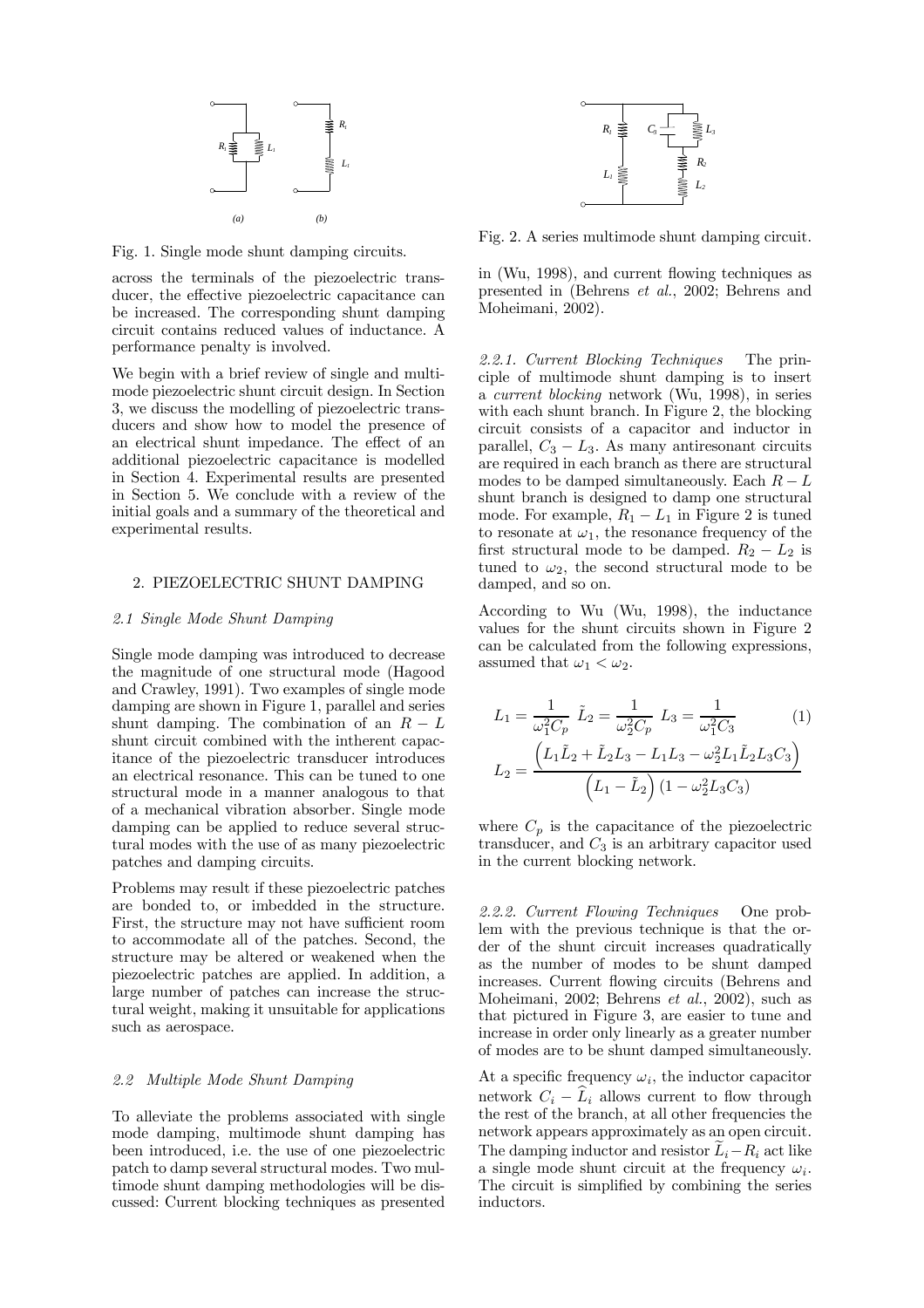

Fig. 3. Current flowing piezoelectric shunt damping circuit (Behrens and Moheimani, 2002; Behrens et al., 2002).

# 3. MODELLING THE COMPOUND SYSTEM

For generality, we will enter the modelling process with knowledge of the system dynamics a priori. As an example we will consider a simply supported beam with two bonded piezoelectric patches, one to be used as a source of disturbance, and the other for shunt damping. The transfer function  $G_{vv}(s)$  from an applied actuator voltage to the induced sensor voltage can be derived analytically from the Euler-Bernouli beam equation (Fuller et al., 1996). Alternatively, this transfer function can be obtained experimentally through system identification (Ljung, 1999). Using similar methods, we will also consider the transfer function from applied actuator voltage to displacement at a point  $G_{yv}(x, s)$ .

Following the modal analysis procedure (Meirovitch, 1996), the resulting transfer functions have the familiar form,

$$
G_{yv}(x,s) \triangleq \frac{Y(x,s)}{V_a(s)} = \sum_{i=1}^{\infty} \frac{F_i \phi_i(x)}{s^2 + 2\zeta_i w_i s + w_i^2}
$$

$$
G_{vv}(s) \triangleq \frac{V_s(s)}{V_a(s)} = \sum_{i=1}^{\infty} \frac{\alpha_i}{s^2 + 2\zeta_i w_i s + w_i^2}.
$$
(2)

where  $Y(x, s)$  is the displacement at a point,  $V_s(s)$ is the piezoelectric sensor voltage, and  $V_a(s)$  is the actuator voltage.  $F_i$ , and  $\alpha_i$  represent the lumped modal and piezoelectric constants applicable to the  $i^{th}$  mode of vibration.

# 3.1 Piezoelectric Modelling

Piezoelectric crystals have a three-dimensional structure, i.e. crystal deformation occurs in 3 dimensions. Practical mechanical applications require the effect in one or two dimensions only, this can be achieved by manufacturing piezoelectric patches with large length and width to thickness ratios.

Piezoelectric transducers behave electrically like a capacitor and mechanically like a stiff spring (Janocha, 1999). An equivalent electrical model has been presented (Dosch et al., 1992; Edberg et al., 1992; Hagood and A. Von Flotow, 1991; Won, 1995) and is widely used in the literature.



Fig. 4. Equivalent electrical model of a piezoelectric transducer.



Fig. 5. Structural inputs/outputs.

The model, shown in Figure 4, consists of a strain dependent voltage source and series capacitor.

# 3.2 Modelling the Presence of a Shunt Circuit

Consider Figures 4 and 5 where a piezoelectric patch is shunted by an impedance Z. The currentvoltage relationship can be represented in the Laplace domain as

$$
V_z(s) = I_z(s)Z(s) \tag{3}
$$

where  $V_z(s)$  is the voltage across the impedance and  $I_z(s)$  is the current flowing through the impedance. Using Kirchhoff's voltage law on the circuit shown in Figure 4, we obtain

$$
V_z(s) = V_p(s) - \frac{1}{C_p s} I_z(s)
$$
 (4)

where  $V_p$  is the voltage induced by the electromechanical coupling effect (Hagood and A. Von Flotow, 1991) and  $C_p$  represents the capacitance of the shunting layer. Combining (3) and (4) we obtain

$$
V_z(s) = \frac{Z(s)}{\frac{1}{C_{p}s} + Z(s)} V_p(s)
$$
 (5)

or

$$
V_z(s) = \frac{C_p s Z(s)}{1 + C_p s Z(s)} V_p(s).
$$
 (6)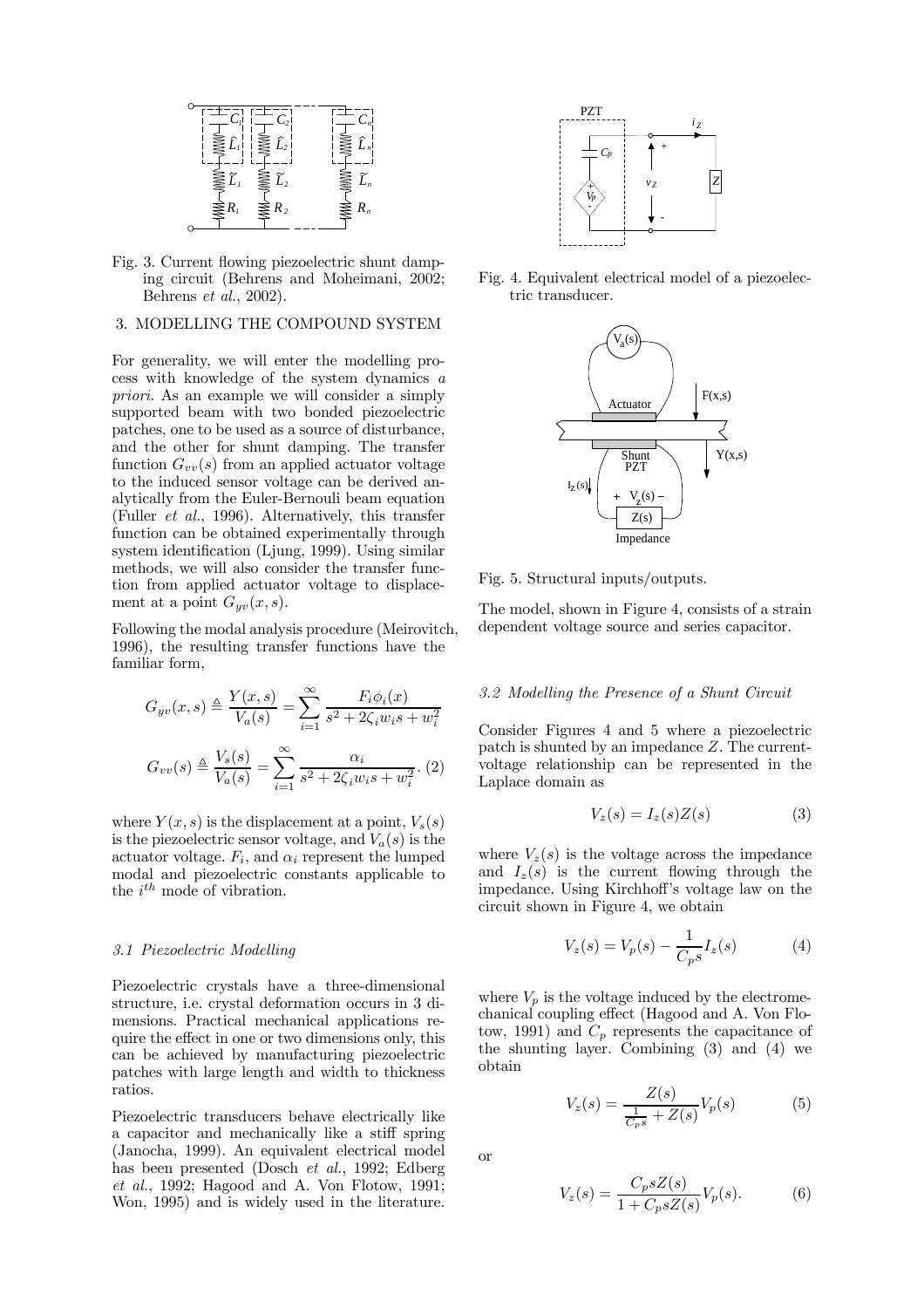Notice that when  $Z = \infty$ , i.e. open-circuit, we have

$$
V_z(s) \triangleq V_p(s) = G_{vv}(s)V_a(s). \tag{7}
$$

However, if the circuit is shunted by  $Z$ , we can assume that

$$
V_p(s) = G_{vv}(s)V_a(s) - G_{vv}(s)V_z(s).
$$
 (8)

The above equations (7) and (8) are reported in state-space form (Hagood et al., 1990) as the sensing and actuator equations. By substituting  $(5)$  into  $(8)$  and rearranging we find the shunt damped transfer function

$$
\frac{V_p(s)}{V_a(s)} = \frac{G_{vv}(s)}{1 + G_{vv}(s)K(s)}\tag{9}
$$

where

$$
K(s) = \frac{Z(s)}{Z(s) + \frac{1}{C_{p}s}}.\t(10)
$$

We can rewrite the shunt damped or closed loop transfer functions as

$$
\widetilde{G}_{vv}(s) \triangleq \frac{V_s(s)}{V_a(s)} = \frac{G_{vv}(s)}{1 + G_{vv}(s)K(s)} \quad (11)
$$

and

$$
\widetilde{G}_{yv}(x,s) \triangleq \frac{Y(x,s)}{V_a(s)} = \frac{G_{yv}(x,s)}{1 + G_{vv}(s)K(s)}.
$$
 (12)

From Equations (11) and (12), we observe that shunt damping is equivalent to a negative feedback control strategy parameterized in  $Z(s)$ .

Using a similar procedure and the principle of superposition, the effect of a generally distributed disturbance force can be included (Moheimani et  $al., 2002b$ ).

# 4. SUPPLEMENTARY CAPACITANCE

The foremost problem with shunt damping implementation is the large required inductances.

Consider a shunt circuit employed to damp a single structural mode centered at  $100 Hz$ , assuming a typical piezoelectric capacitance of 100  $nF$ , the required inductance is  $25.3 H$ . To implement such inductance values, designers have turned to the use of opamp based virtual inductors and more recently, impedance synthesizing devices (Fleming et al., 2000b; Fleming et al., 2002). In many circumstances, it may be undesirable to use such methods as they introduce additional complexity, reliability issues, and require external power sources.

By noting that the inductance values (1) are inversely proportional to the equivalent piezoelectric capacitance, inductances can be reduced



Fig. 6. Electrical and Thevenin equivalent model of the PZT with additional parallel capacitance.

by simply increasing the capacitance. This is achieved by selecting a piezoelectric transducer with higher dielectric constant, lesser thickness, or greater surface area. Alternatively, the piezoelectric capacitance can be increased by placing an additional capacitance  $C_{ad}$  in parallel with the piezoelectric transducer.

The effect of the additional capacitance can be modelled by considering the Thevenin equivalent network, Figure 6. Parameters of the equivalent circuit are shown below,

$$
C_T = C_p + C_{ad} \quad \alpha = \frac{C_p}{C_p + C_{ad}} \,. \tag{13}
$$

By following a procedure similar to that of section 3.2, a model of the compound system can be obtained. The network equation (5) is replaced with

$$
V_z(s) = \frac{Z(s)}{\frac{1}{C_T s} + Z(s)} \alpha V_p(s). \tag{14}
$$

This is substituted into (8), yielding the closed loop transfer function from applied actuator to piezoelectric sensor voltage  $\tilde{G}_{vv}^{cap}(s)$ .

$$
\widetilde{G}^{cap}_{vv}(s) \triangleq \frac{V_s(s)}{V_a(s)} = \frac{G_{vv}(s)}{1 + G_{vv}(s)\alpha K(s)} \tag{15}
$$

$$
K(s) = \frac{Z(s)}{Z(s) + \frac{1}{C_T s}}.\tag{16}
$$

Similarly,

$$
\widetilde{G}_{yv}^{cap}(x,s) \triangleq \frac{Y(x,s)}{V_a(s)} = \frac{G_{yv}(x,s)}{1 + G_{vv}(s)\alpha K(s)}.(17)
$$

For a series configuration single mode shunt damping circuit (shown in Figure 1), the structure of the feedback controller is as follows.

$$
K(s) = \frac{Z(s)}{Z(s) + \frac{1}{C_{p}s}}.\t(18)
$$

$$
=\frac{L_1C_ps^2 + R_1C_ps}{L_1C_ps^2 + R_1C_ps + 1} \tag{19}
$$

If  $C_p$  is replaced with  $C_T$ , we wish to find component values that will retain the original feedback controller  $K(s)$ . Simply,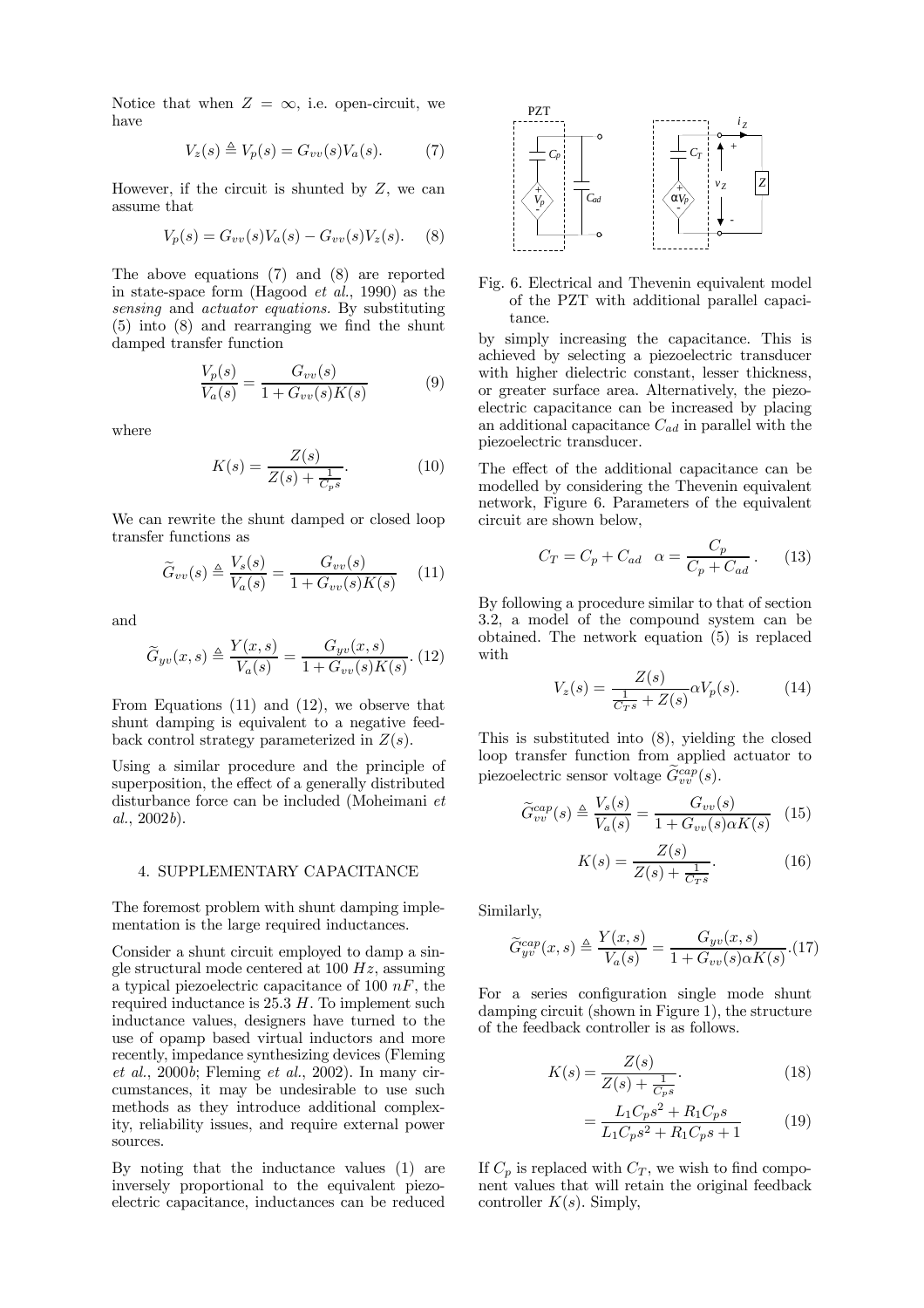| $0.6\ m$                 |
|--------------------------|
| $\overline{0.05}$ m      |
| $0.003 \; m$             |
| $65 \times 10^9 \ N/m^2$ |
| $\sqrt{2650 \ kg/m^2}$   |
|                          |

Table 1. Experimental Beam Parameters

| Length                         | $0.070$ $m$                    |
|--------------------------------|--------------------------------|
| Charge Constant, $d_{31}$      | $-210 \times 10^{-12}$ m/V     |
| Voltage Constant, $q_{31}$     | $-11.5 \times 10^{-3}$ $V/m/N$ |
| Coupling Coefficient, $k_{31}$ | 0.340                          |
| Capacitance, $C_p$             | $0.105 \mu F$                  |
| Width, $w_s$ $w_a$             | 0.025 m                        |
| Thickness, $h_s$ $h_a$         | $0.25 \times 10^{-3}$ m        |
| Youngs Modulus, $E_s E_a$      | $63 \times 10^9 \ N/m^2$       |

Table 2. Piezoelectric Transducer Properties

$$
\widehat{L}_1 = L_1 \frac{C_p}{C_T} \quad \widehat{R}_1 = R_1 \frac{C_p}{C_T} \tag{20}
$$

where  $\widehat{L}_1$ , and  $\widehat{R}_1$  are the shunt circuit components for use with  $C_T$ . Thus, the inductance and resistance values are reduced by the same factor in which the capacitance is increased.

For multimode shunt circuits the result is similar. Because the piezoelectric capacitance has increased, branch inductance and resistance values decrease. The inductors contained in the current blocking networks are not dependent on the piezoelectric capacitance. The inductance is dependent on the arbitrary capacitance  $C_3$ , and hence is also arbitrary.

In summary, by artificially increasing the piezoelectric capacitance, inductance values can be reduced but at the expense of damping performance. Supplementary capacitance has the effect of reducing the gain of the feedback controller  $K(s)$ . The performance loss is a function of both the open loop dynamics and the size of the additional capacitance.

#### 5. EXPERIMENTAL RESULTS

To validate the ideas presented, a shunt circuit with supplementary capacitance will be employed to damp two modes of a simply supported beam.

# 5.1 Experimental Setup

The experimental beam is a uniform aluminum bar with rectangular cross section and experimentally pinned boundary conditions at both ends. A pair of piezoelectric ceramic patches (PIC151) are attached symmetrically to either side of the beam surface. One patch is used as an actuator and the other as a shunting layer. Experimental beam and piezoelectric parameters are summarized in Tables 1 and 2.

| $104.8\;nF$<br>0 nF<br>$104.8\;nF$ | $104.8\;nF$<br>$212.2\;nF$<br>317.0 $nF$                                                                                                                                                                                                                                                         |
|------------------------------------|--------------------------------------------------------------------------------------------------------------------------------------------------------------------------------------------------------------------------------------------------------------------------------------------------|
|                                    |                                                                                                                                                                                                                                                                                                  |
|                                    |                                                                                                                                                                                                                                                                                                  |
|                                    |                                                                                                                                                                                                                                                                                                  |
| 41.8H                              | 13.9H                                                                                                                                                                                                                                                                                            |
| 20.8H                              | 6.9H                                                                                                                                                                                                                                                                                             |
| 41.8H                              | 13.9H                                                                                                                                                                                                                                                                                            |
| $1543 -$                           | $\overline{514}$ -                                                                                                                                                                                                                                                                               |
| $1145 -$                           | $381 -$                                                                                                                                                                                                                                                                                          |
| ച                                  | $\mathbf{C}$ and $\mathbf{C}$ and $\mathbf{C}$ and $\mathbf{C}$ and $\mathbf{C}$ and $\mathbf{C}$ and $\mathbf{C}$ and $\mathbf{C}$ and $\mathbf{C}$ and $\mathbf{C}$ and $\mathbf{C}$ and $\mathbf{C}$ and $\mathbf{C}$ and $\mathbf{C}$ and $\mathbf{C}$ and $\mathbf{C}$ and $\mathbf{C}$ and |

Table 3. Shunt circuit component values

|                                     | Natural PZT | Modified Cap |  |  |
|-------------------------------------|-------------|--------------|--|--|
| Second Mode                         | $21.9$ dB   | $18.0$ $dB$  |  |  |
| Third Mode                          | $20.4\;dB$  | $15.7$ dB    |  |  |
| Table 4. Displacement magnitude re- |             |              |  |  |
| duction                             |             |              |  |  |

The displacement and voltage frequency responses are measured using a Polytec laser vibrometer (PSV-300) and a HP spectrum analyzer (35670A).

For flexibility during experimentation, the shunt circuits are implemented using a synthetic impedance (Fleming et al., 2000b; Fleming et al., 2002).

# 5.2 Damping Performance

A traditional series configuration multimode shunt circuit is first designed using the techniques presented in (Wu, 1998; Fleming  $et \ al.,\ 2002$ ). A summary of the component values is provided in Table 3.

The shunt circuit is then redesigned using a supplementary capacitance of 212.2  $nF$ . A three times reduction in component values is achieved.

A summary of the damping performance is provided in Table 4. Figure 7 shows the displacement magnitude frequency responses for each of the three cases: open loop, shunt damped, and shunt damped with supplementary capacitance.

#### 6. CONCLUSIONS

Structural vibration can be reduced by shunting an attached piezoelectric transducer with an electrical impedance. Current shunt circuit designs require impractically large inductance values of up to thousands of Henries.

The size of single, and multimode shunt circuit inductors, can be reduced by placing an additional capacitance across the terminals of the piezoelectric transducer. Branch inductance and resistance values are reduced by the same factor in which capacitance is increased. Supplementary capacitance also has the consequence of reduced controller gain and damping performance. The situation can be viewed as a trade off between desired component reduction and tolerable performance loss.

Two modes of a simply supported beam are successfully damped using a capacitance modified